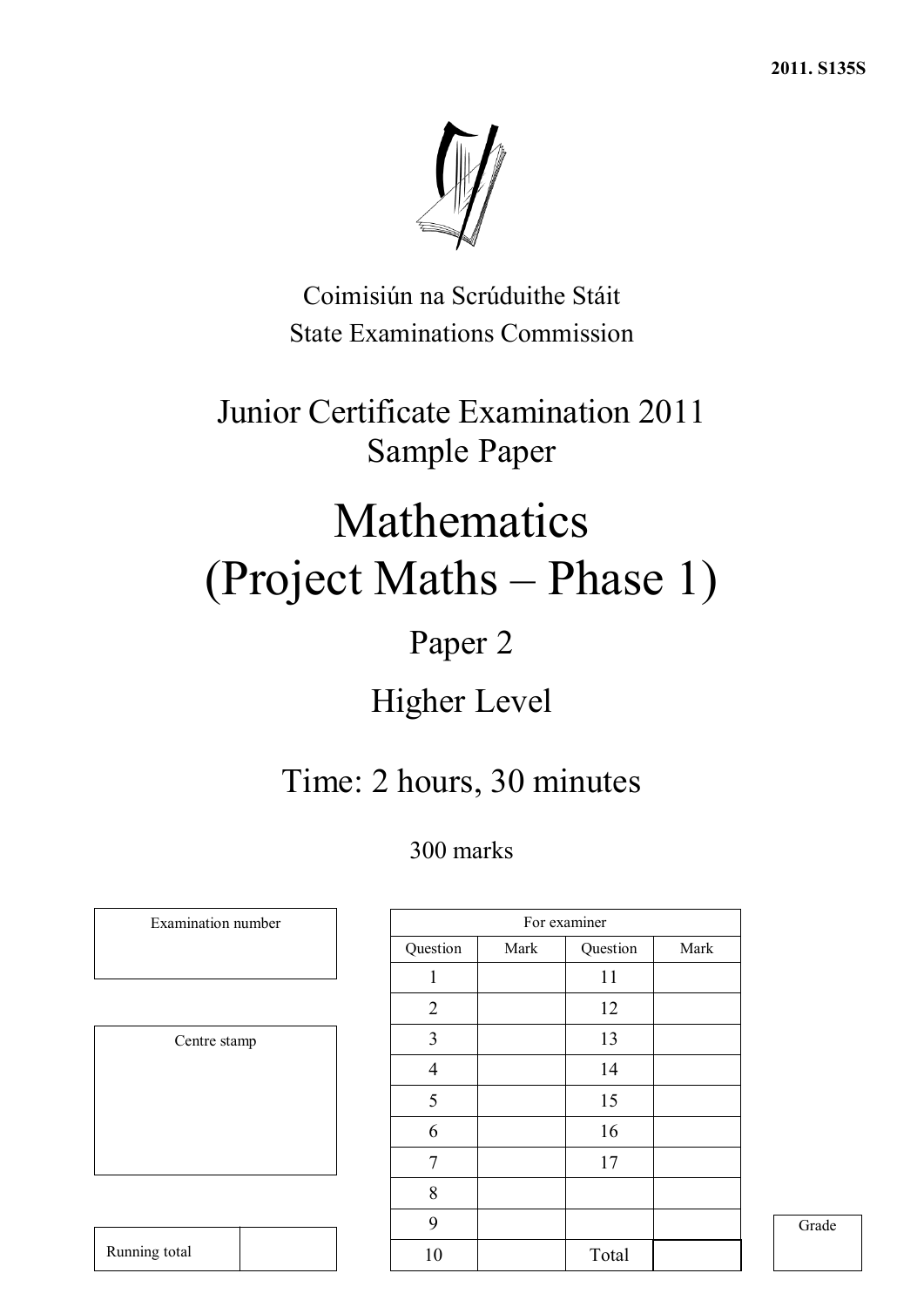### **Instructions**

There are seventeen questions on this examination paper. Answer **all** questions.

Questions do not necessarily carry equal marks. To help you manage your time during this examination, a maximum time for each question is suggested. If you remain within these times, you should have about 10 minutes left to review your work.

Write your answers in the spaces provided in this booklet. There is space for extra work at the back of the booklet. You may also ask the superintendent for more paper. Label any extra work clearly with the question number and part.

The superintendent will give you a copy of the booklet of *Formulae and Tables*. You must return it at the end of the examination. You are not allowed to bring your own copy into the examination.

Marks will be lost if all necessary work is not clearly shown.

Answers should include the appropriate units of measurement, where relevant.

Answers should be given in simplest form, where relevant.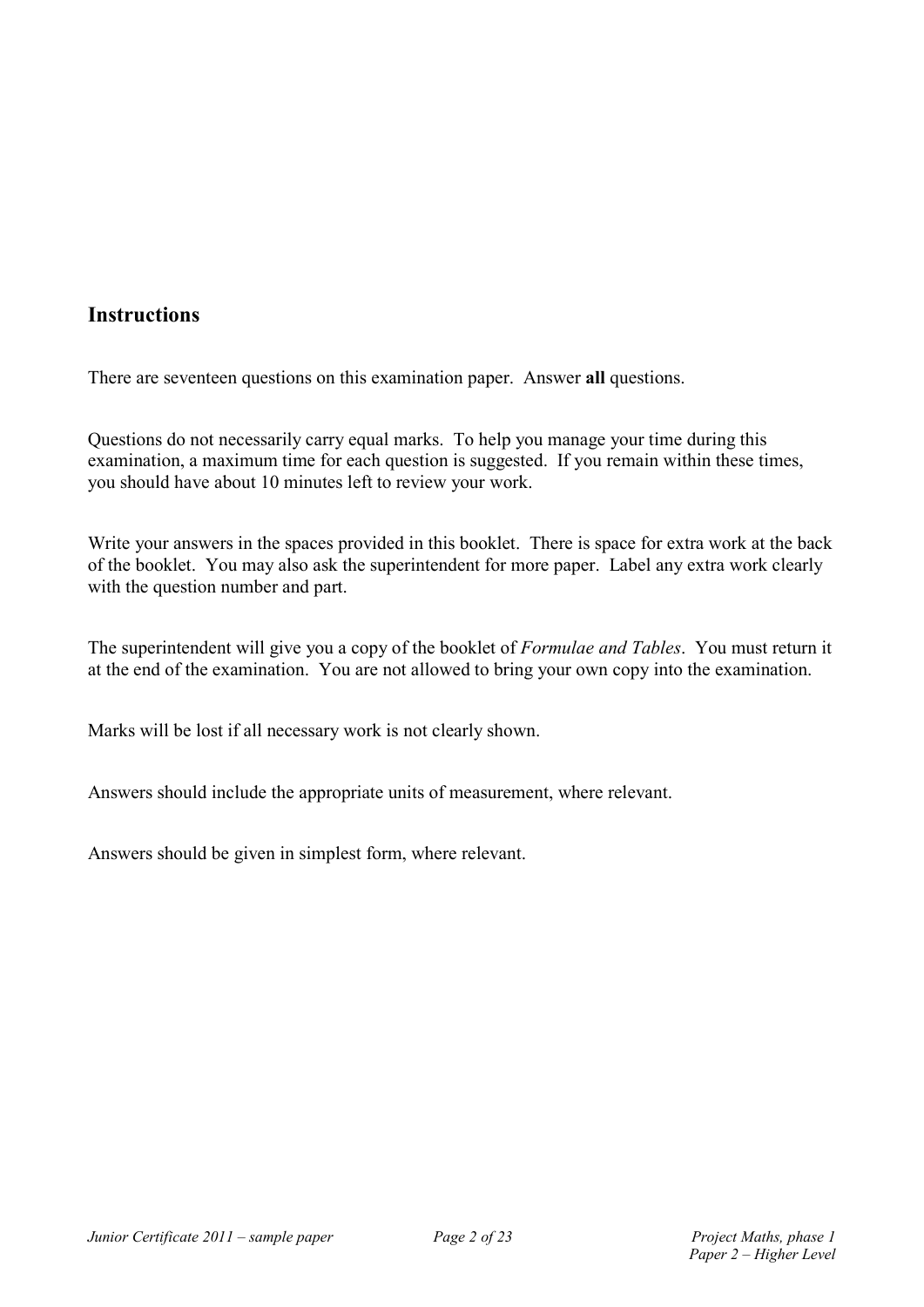

- **(b)** A cone has a slant height of 26 cm and a radius of 10 cm.
	- $(i)$   $\&$  Find the curved surface area of the cone, in terms of  $\pi$ .



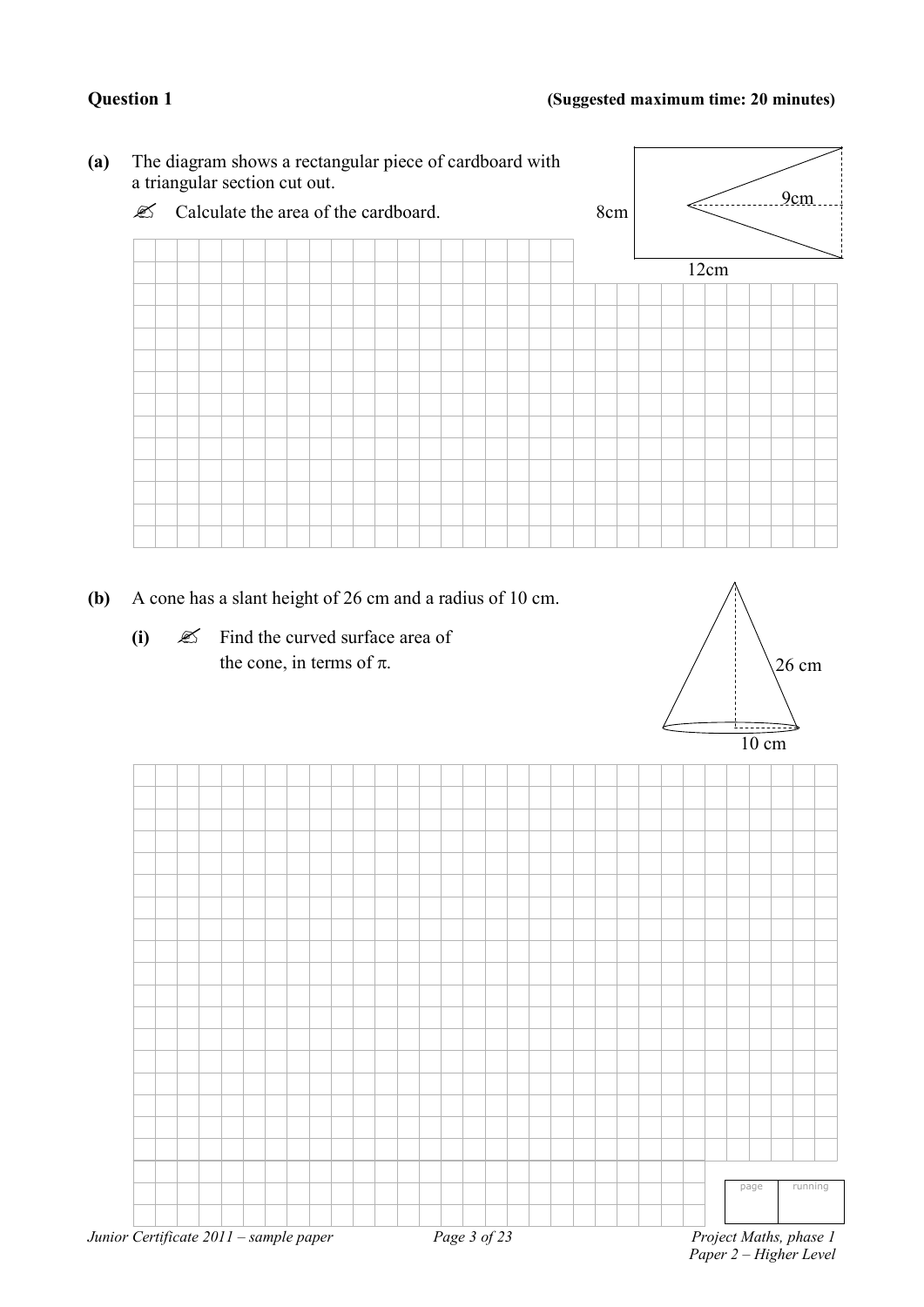The curved surface area of the cone is doubled, while the slant height remains the same.

**(ii)**  $\mathscr{\mathscr{L}}$  Find the radius and hence the vertical height of this cone, correct to the nearest cm.

### (iii)  $\mathscr{\mathscr{L}}$  Show that the volume of this cone is more than double the volume of the cone in part **(i)**.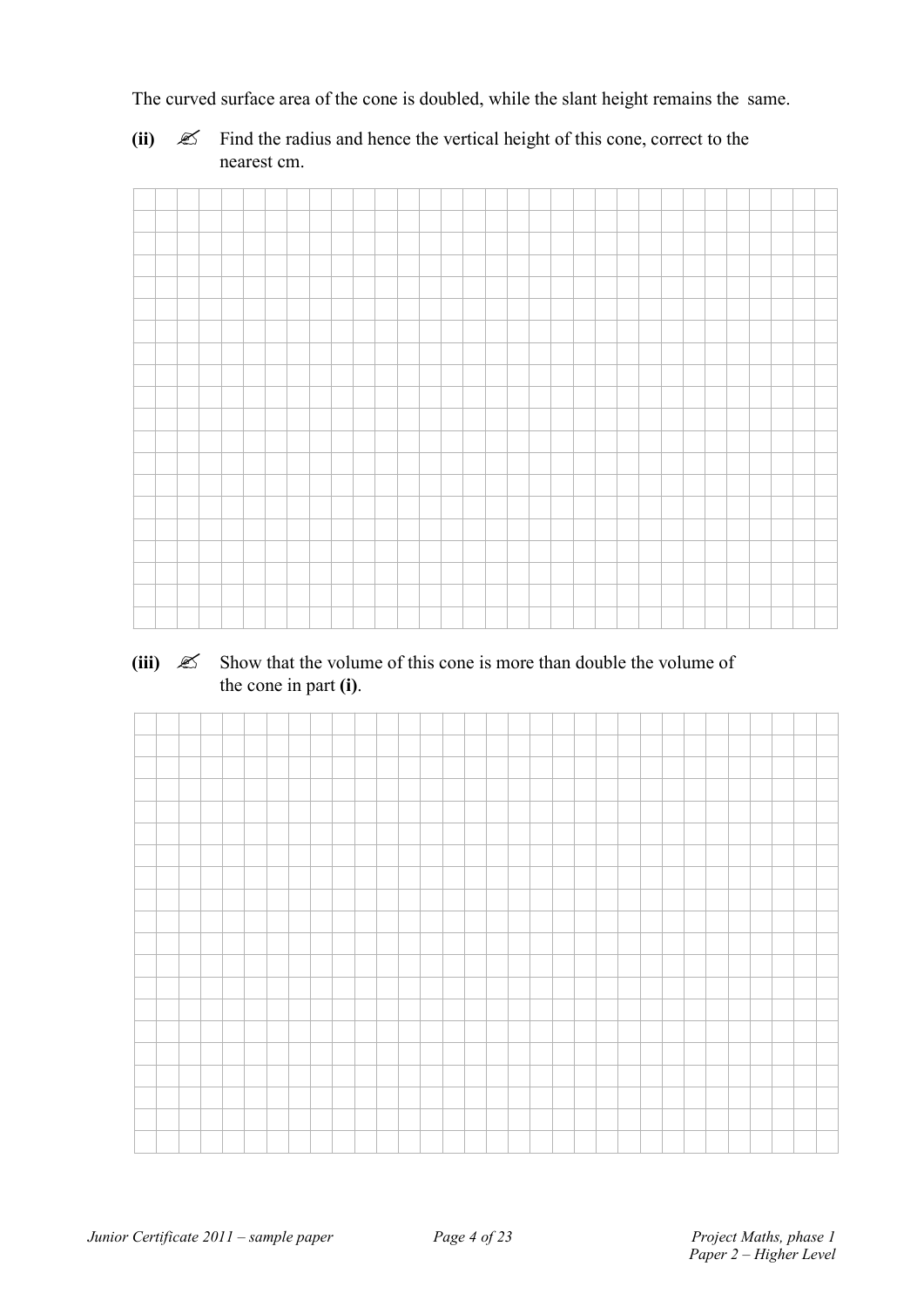**(c)** A vitamin capsule is in the shape of a cylinder with hemispherical ends. The length of the capsule is 20 mm and the diameter is 6 mm.



**(i)** Calculate the volume of the capsule, giving your answer correct to the nearest  $mm<sup>3</sup>$ .



A course of these vitamins consists of 24 capsules. The capsules are stacked in three rows of eight in a box, as shown in the diagram.

**(ii)**  $\mathscr{\mathscr{L}}$  How much of the internal volume of the box is not occupied by the capsules.





*Paper 2 – Higher Level*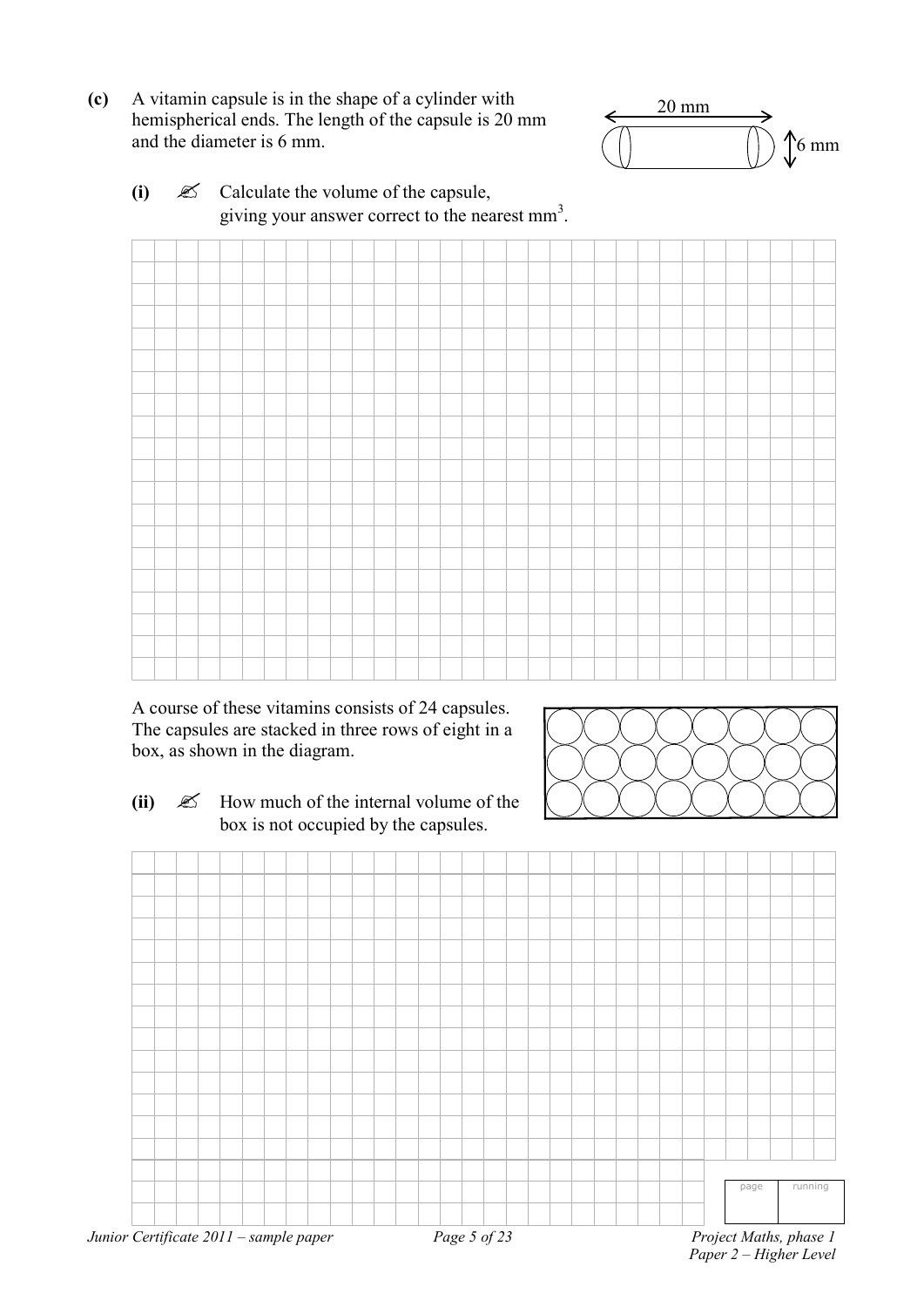### **Question 2 (Suggested maximum time: 10 minutes)**

In an experiment, Anne tossed a die 600 times. The results are partially recorded in the table below.

| Number on die |                         |  |    |  |
|---------------|-------------------------|--|----|--|
| Frequency     | $\mathcal{Q}^{\bullet}$ |  | 98 |  |



**(a**) Calculate the number of times that a 5 appeared. Write your answer in the table above.

**(b)** After looking at the results, Anne claims that the die is unbiased (fair). Do you agree with her? Give a reason for your answer.

**(c)** If this die is tossed 300 times, how many times would you expect to get an even number as a result? Give a reason for your answer.

| Answer: |  |  |  |  |  |  |  |  |  |  |  |  |  |  |  |
|---------|--|--|--|--|--|--|--|--|--|--|--|--|--|--|--|
| Reason: |  |  |  |  |  |  |  |  |  |  |  |  |  |  |  |
|         |  |  |  |  |  |  |  |  |  |  |  |  |  |  |  |
|         |  |  |  |  |  |  |  |  |  |  |  |  |  |  |  |
|         |  |  |  |  |  |  |  |  |  |  |  |  |  |  |  |
|         |  |  |  |  |  |  |  |  |  |  |  |  |  |  |  |

### **Question 3 (Suggested maximum time: 5 minutes)**

John is going to a festival for the weekend. Each outfit he will wear consists of a pair of jeans, a shirt, a jumper and a pair of shoes. He has packed:

3 pairs of jeans (black, navy and blue)

4 shirts (white, green, yellow and red)

2 jumpers (black and brown)

3 pairs of shoes (boots, sandals and flip-flops).

**(a)** Write down two examples of different outfits John could wear.

| Example 1: |  |  |  |  |  |  |  |  |  |  |  |  |  |  |
|------------|--|--|--|--|--|--|--|--|--|--|--|--|--|--|
|            |  |  |  |  |  |  |  |  |  |  |  |  |  |  |
| Example 2: |  |  |  |  |  |  |  |  |  |  |  |  |  |  |
|            |  |  |  |  |  |  |  |  |  |  |  |  |  |  |

**(b)** How many different possible outfits can John wear over the weekend?

| the contract of the contract of the | the contract of the contract of the contract of the contract of the contract of |  |  |  |  | the contract of the contract of the contract of the contract of | the contract of the contract of |  |  |  |  |  |  |  |  |  |
|-------------------------------------|---------------------------------------------------------------------------------|--|--|--|--|-----------------------------------------------------------------|---------------------------------|--|--|--|--|--|--|--|--|--|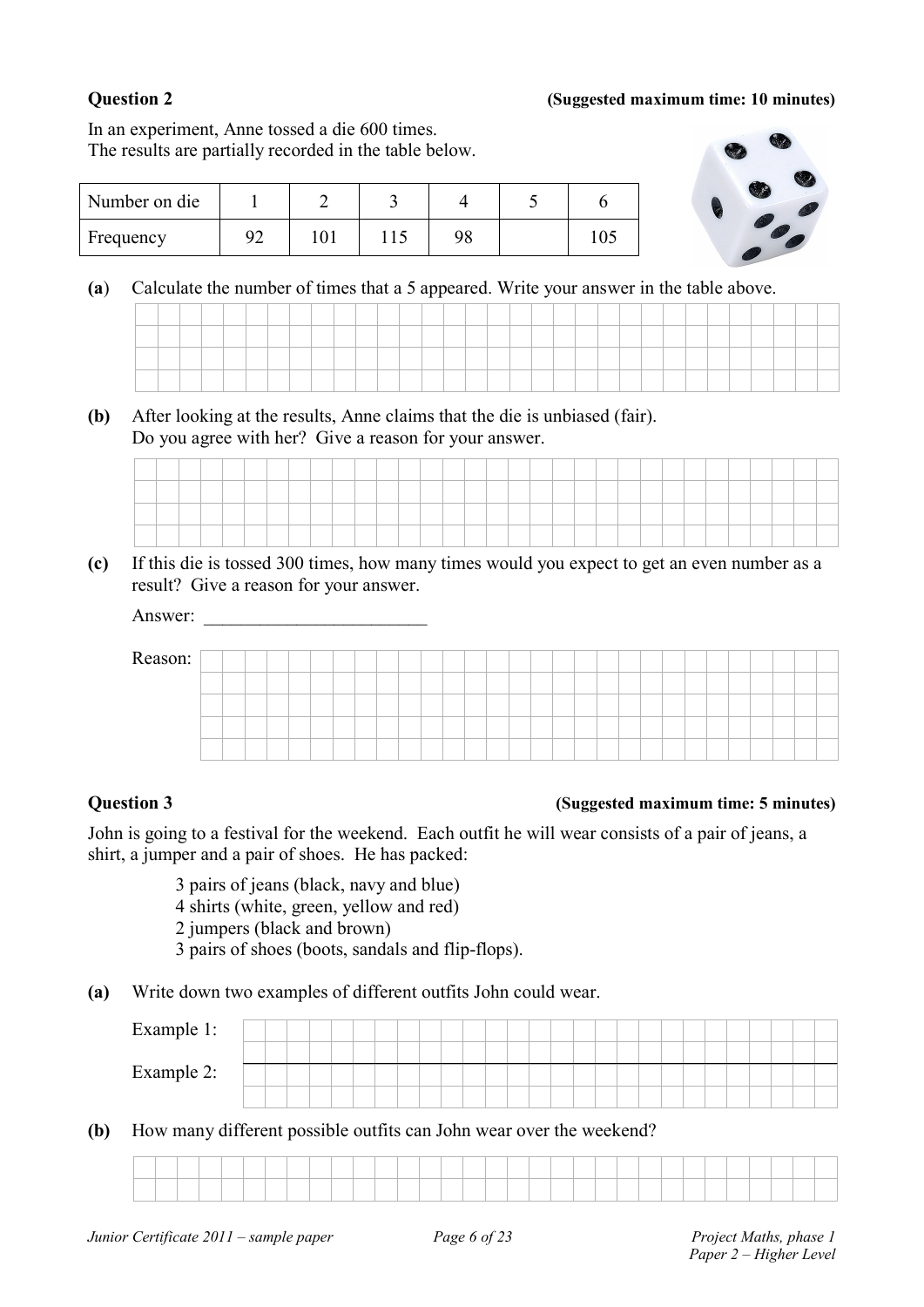### **Question 4 (Suggested maximum time: 10 minutes)**

35 people coming back from America were asked if they had visited New York, Boston or San Francisco. The results were as follows:

20 had visited New York. 13 had visited Boston. 16 had visited San Francisco.

7 had been to all three cities.

3 had been to both New York and San Francisco, but not Boston. 1 had been to both New York and Boston, but not San Francisco. 8 had been to Boston and San Francisco.



**(a)** Display this information in a Venn diagram.



**(b)** If one person is chosen at random from the group, what is the probability that the person had not visited any of the three cities?

**(c)** If one person is chosen at random, what is the probability that the person had visited New York only?

**(d)** If one person is chosen at random, what is the probability that the person had visited Boston or New York?

| running<br>page |  |  |  |  |  |  |  |  |  |  |  |  |  |  |  |  |
|-----------------|--|--|--|--|--|--|--|--|--|--|--|--|--|--|--|--|
|                 |  |  |  |  |  |  |  |  |  |  |  |  |  |  |  |  |
|                 |  |  |  |  |  |  |  |  |  |  |  |  |  |  |  |  |
|                 |  |  |  |  |  |  |  |  |  |  |  |  |  |  |  |  |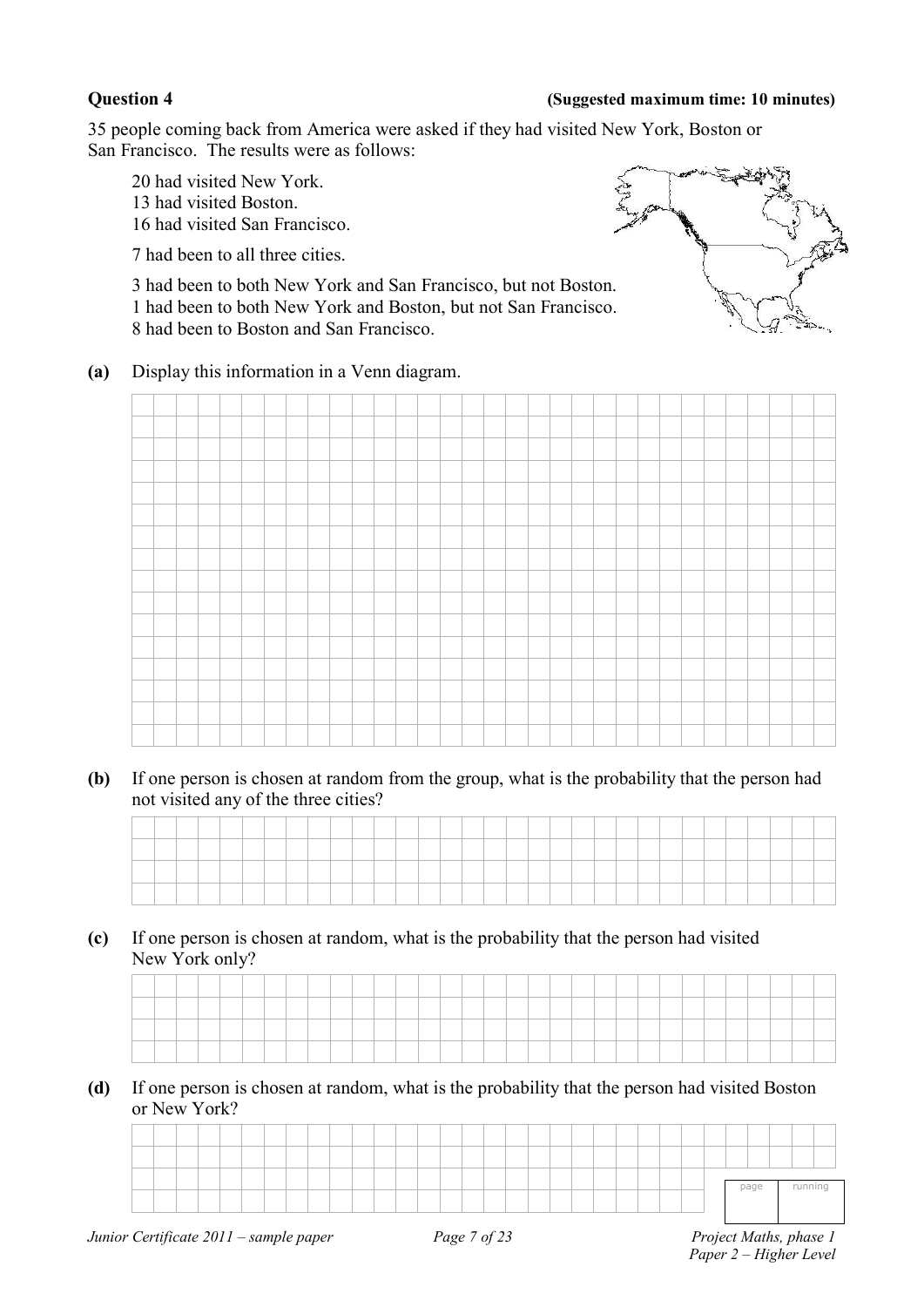The phase 9 *CensusAtSchool* questionnaire contained the question "Approximately how long do you spend on social networking sites each week." The histogram below illustrates the answers given by 100 students, randomly selected from those who completed the survey.



**(a)** Use the data from the histogram to complete the frequency table below.

| No. of Hours    |  |  |  |  |  | $0-2$   2-4   4-6   6-8   8-10   10-12   12-14   14-16   16-18   18-20   20-22 |
|-----------------|--|--|--|--|--|--------------------------------------------------------------------------------|
| No. of Students |  |  |  |  |  |                                                                                |

[Note: 2-4 means 2 hours or more but less than 4 hours, etc.]

- **(b)** What is the modal interval?
- **(c)** Taking mid-interval values, find the mean amount of time spent on social networking sites.

| the control of the control of |  |  |  |  |  |  |  |  |  |  |  |  |  |  | ______  |  |
|-------------------------------|--|--|--|--|--|--|--|--|--|--|--|--|--|--|---------|--|
|                               |  |  |  |  |  |  |  |  |  |  |  |  |  |  | _______ |  |
|                               |  |  |  |  |  |  |  |  |  |  |  |  |  |  |         |  |
|                               |  |  |  |  |  |  |  |  |  |  |  |  |  |  |         |  |
|                               |  |  |  |  |  |  |  |  |  |  |  |  |  |  |         |  |
|                               |  |  |  |  |  |  |  |  |  |  |  |  |  |  |         |  |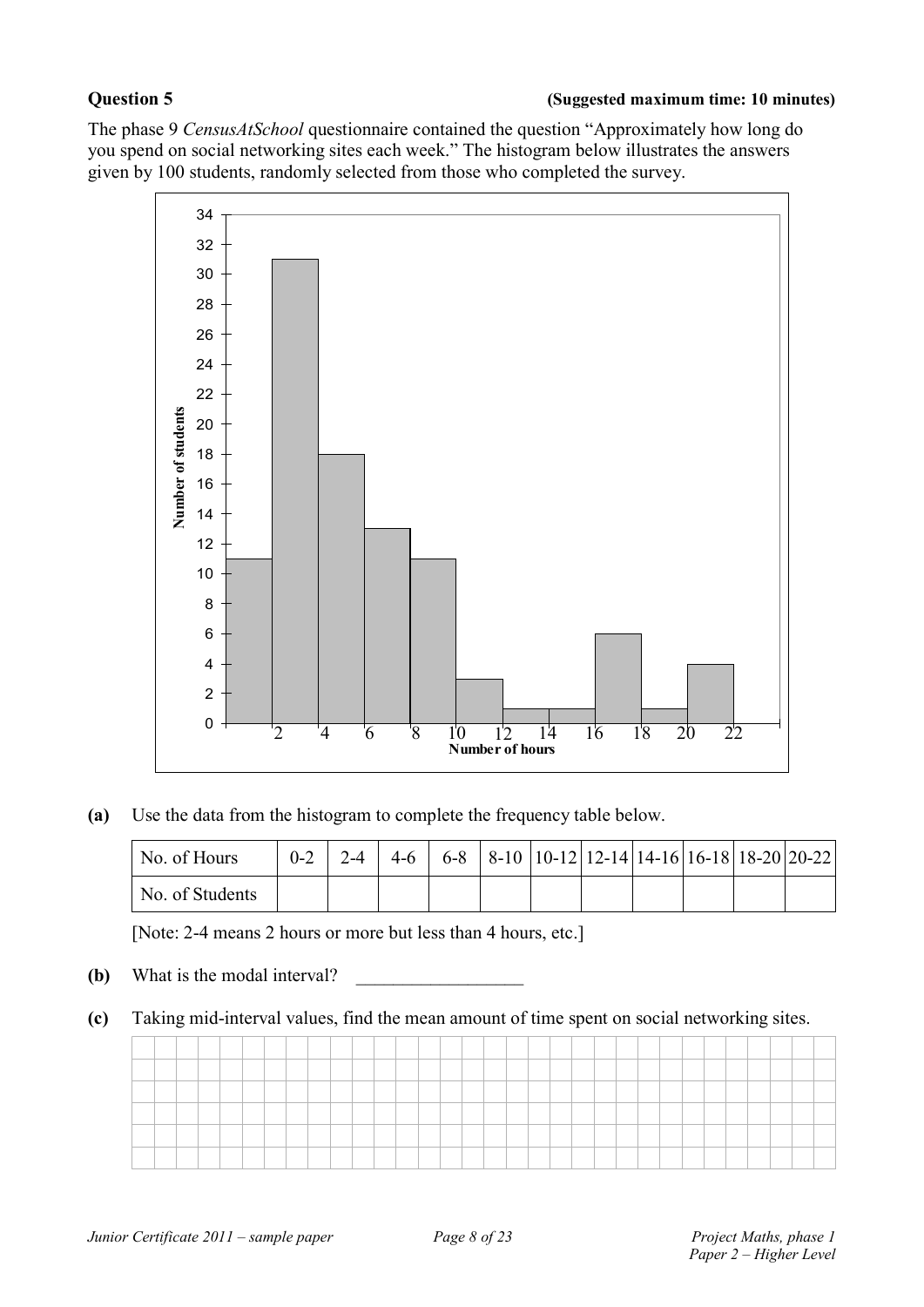| ____                |  |          |       |  |          |  |  | ______ |                                                                                                                 |  |  |  |  |  |  |  |  |
|---------------------|--|----------|-------|--|----------|--|--|--------|-----------------------------------------------------------------------------------------------------------------|--|--|--|--|--|--|--|--|
| <b>Brown Common</b> |  | ________ | _____ |  | ________ |  |  |        | the contract of the contract of the contract of the contract of the contract of the contract of the contract of |  |  |  |  |  |  |  |  |
|                     |  |          |       |  |          |  |  |        |                                                                                                                 |  |  |  |  |  |  |  |  |
|                     |  |          |       |  |          |  |  |        |                                                                                                                 |  |  |  |  |  |  |  |  |
|                     |  |          |       |  |          |  |  |        |                                                                                                                 |  |  |  |  |  |  |  |  |

**(d)** John is conducting a survey on computer usage by students at his school. His questionnaire asks the same question. He plans to carry out his survey by asking the question to twenty first year boys on the Monday after the mid term break. Give some reasons why the results from John's question might not be as representative as those in the histogram.

| page | running |
|------|---------|
|      |         |
|      |         |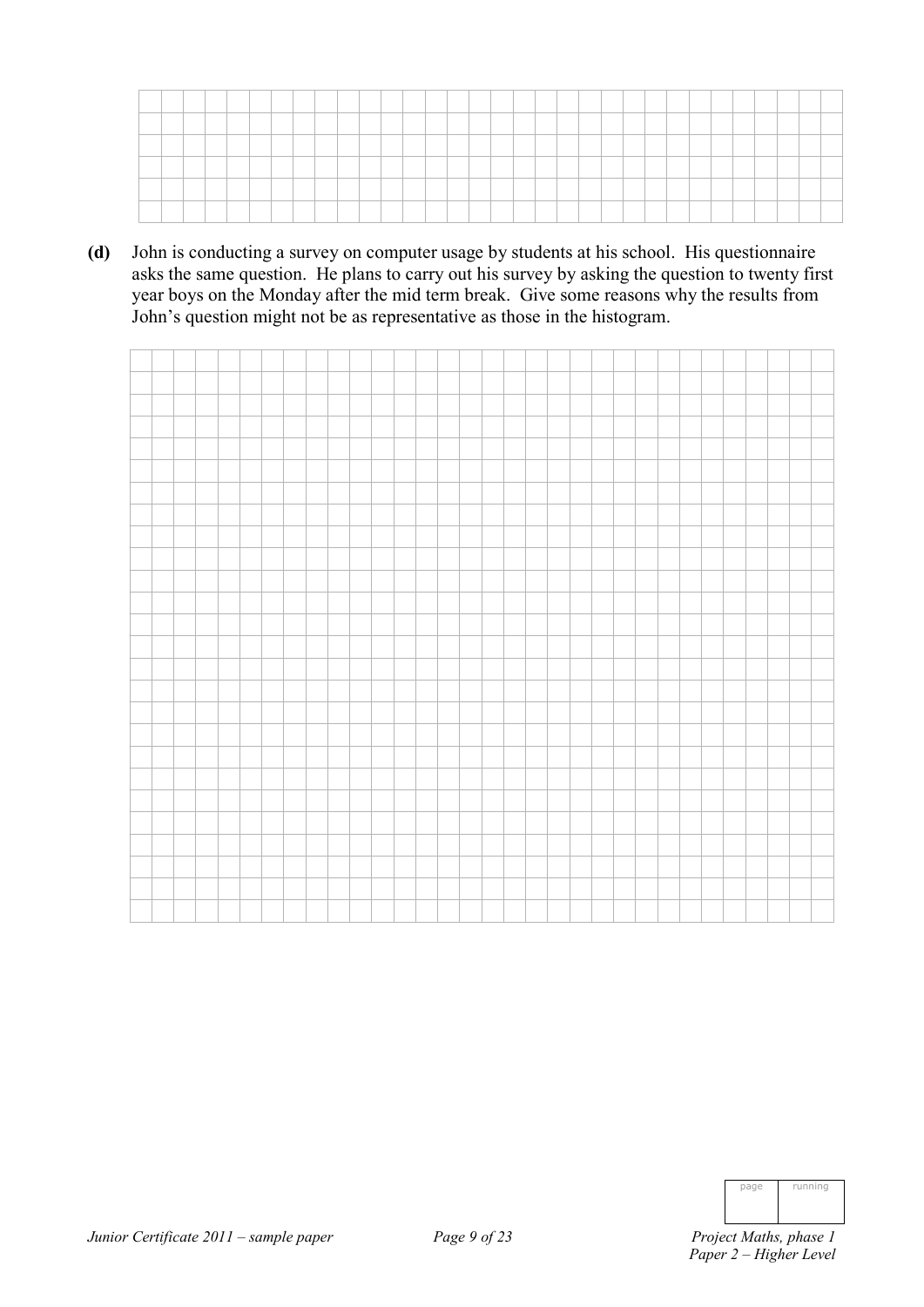### **Question 6 (Suggested maximum time: 10 minutes)**

Students in a third year class were investigating how the number of jelly beans in a box varies for three different brands of jelly beans.

Each student counted the number of jelly beans in a box of brand A, B and C. The results are recorded in the tables below.



### **Brand A**

|               |                                    |                |                    |                             |                      | -                |
|---------------|------------------------------------|----------------|--------------------|-----------------------------|----------------------|------------------|
| $\sim$<br>ر_  | رے                                 | $\sim$<br>ں گے | ∠⊾                 | ∠∪                          | ZU                   | $\sim$           |
| $\sim$<br>∸   | $\sim$<br>$\overline{\phantom{a}}$ | $\sim$         | $\sim$<br><u>.</u> | $\mathcal{D}^{\circ}$<br>20 | $\gamma$<br><u>.</u> | ാറ<br>ر ب        |
| 20<br>ر پ     | 30                                 | 20<br>υU       |                    |                             |                      | $\bigcap$<br>ے ب |
| $\mathcal{L}$ | ے ر                                | $\sim$         |                    | ر ر                         |                      | 30               |

### **Brand B**

|                         | $\sim$<br>∠∠       | $\sim$<br>∠∠   | $\sim$<br>24 | 24                                 | ر گ                    | $\sim$<br>ر_        |
|-------------------------|--------------------|----------------|--------------|------------------------------------|------------------------|---------------------|
| $\Delta$ $\Gamma$<br>رے | . –<br>ں گے        | $\Omega$<br>∠∪ | $\sim$<br>∠∪ | 20                                 | 26                     | $\sim$<br>. .<br>∠∪ |
| 26                      | $\sim$<br>$\sim$ 1 | $\sim$<br>∸    | $\sim$       | $\sim$<br>$\overline{\phantom{a}}$ | $\gamma$<br>$\angle 0$ | $\gamma$<br>ر پ     |
| 20<br>ر ب               | 29                 | ാവ<br>ر ک      | ЭC           | 29                                 | 30                     | 20<br>υc            |

### **Brand C**

| ر_             | ں گ                   | ر گ            | $\sim$<br>∠∪ | ΖO                                  | $\sim$<br>∠∪   | $\sim$<br>20  |
|----------------|-----------------------|----------------|--------------|-------------------------------------|----------------|---------------|
| 26             | $\sim$ $\sim$<br>ا ہے | $\sim$<br>∸    | $\sim$       | ററ<br>$\angle 0$                    | ററ<br>∠о       | $\cap$<br>∠ծ  |
| $\cap$<br>28   | ററ<br>28              | $\Omega$<br>40 | $\cap$<br>∠o | $\mathcal{D}^{\circ}$<br>$\angle 0$ | $\gamma$<br>40 | 20<br>ر گ     |
| 20<br><u>.</u> | 29                    | nη<br>эv       | 20           |                                     | $\sim$<br>◡    | $\sim$<br>ے ر |

### **(a)** Display the data in a way that allows you to describe and compare the data for each brand.

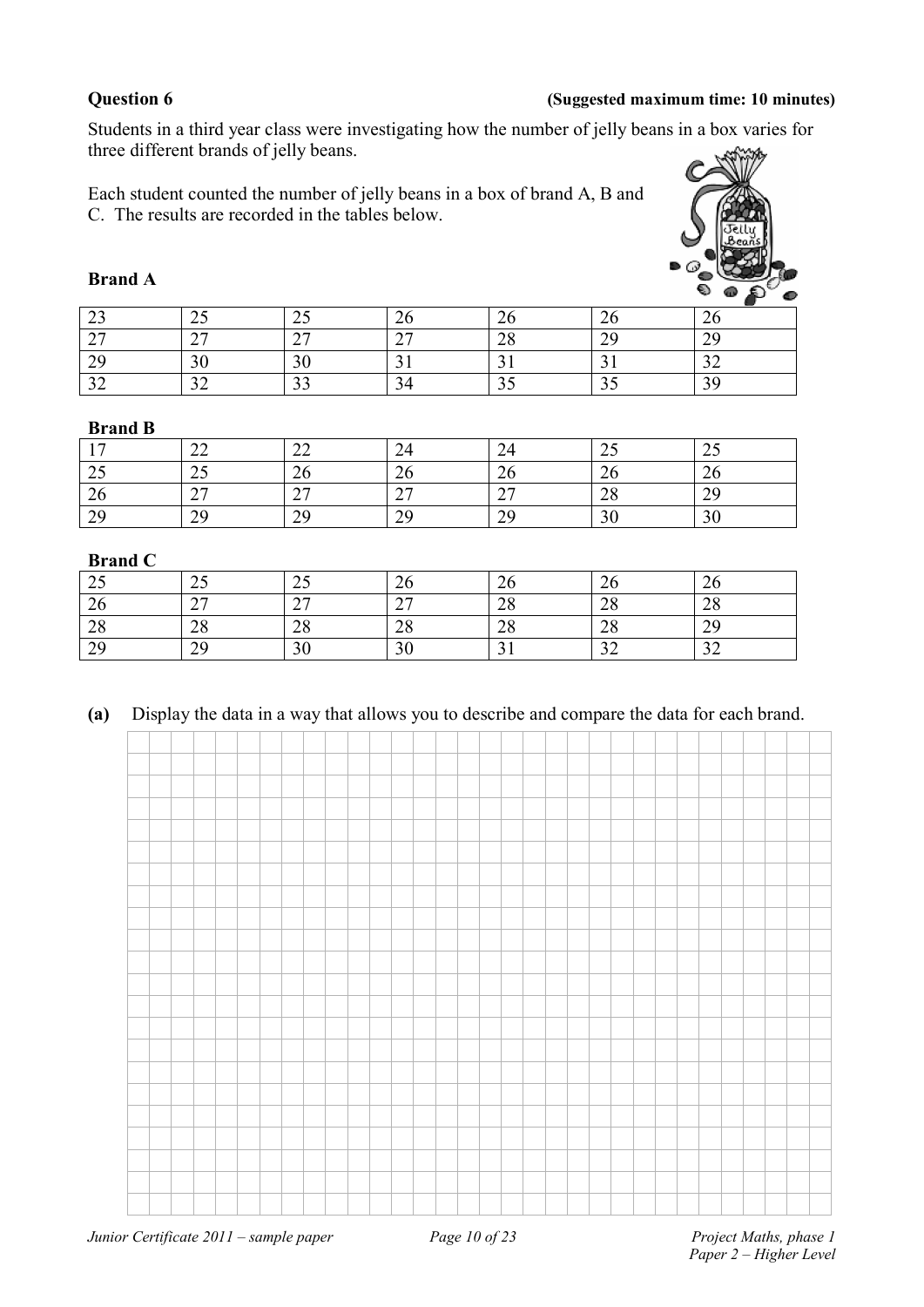**(b)** If you were to buy a box of jelly beans which brand would you buy? Give a reason for your answer. In your explanation you should refer to the **mean** number of jelly beans per box, and the **range** or **spread** of the number of jelly beans per box for each brand.



| page                                                     | running |
|----------------------------------------------------------|---------|
| $M_{\alpha+1,\alpha}$<br>$\frac{1}{2}$ and $\frac{1}{2}$ | $h - h$ |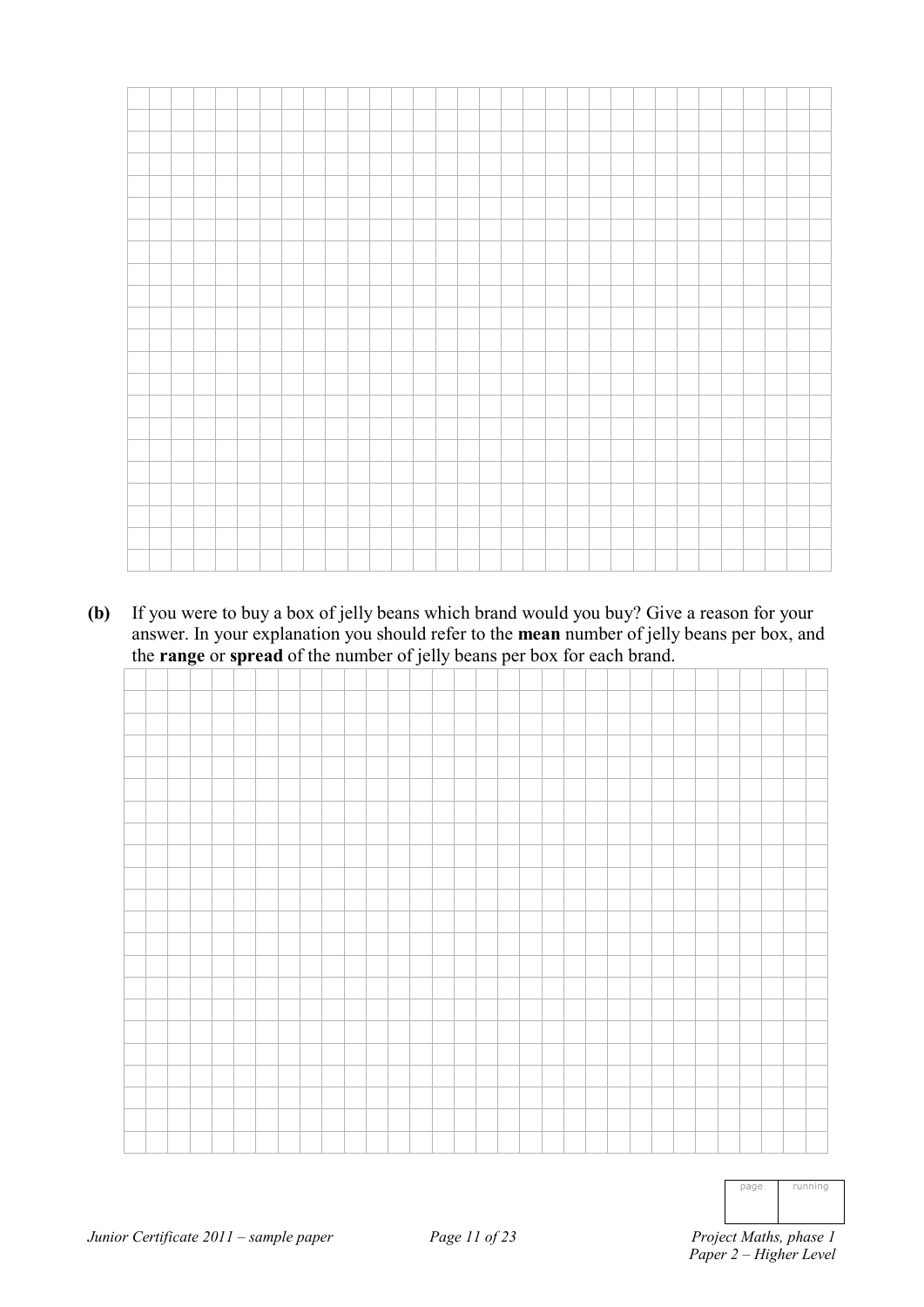### **Question 7 (Suggested maximum time: 5 minutes)**

The size of primary and second level schools in Ireland in 2010 is illustrated in the pie-charts below**.**



**(a)** The angle in the slice for Primary schools with between 100 and 199 pupils is 93·725 °. Calculate the number of schools in this category.

**(b)** Mary claims that the charts show that there is roughly the same number of post primary schools as primary schools in the 200-299 range. Do you agree with Mary? Give a reason for your answer.

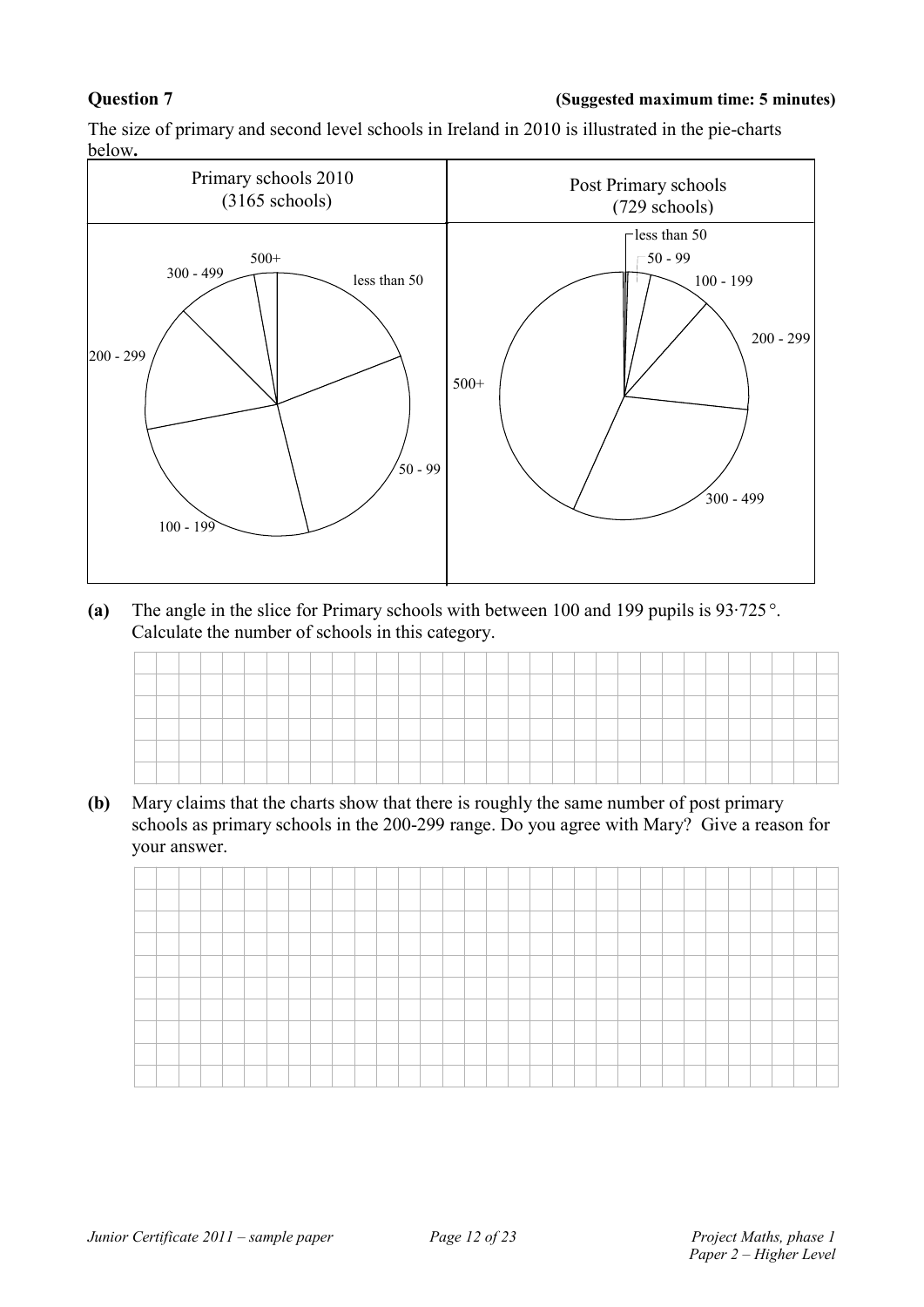### **Question 8 (Suggested maximum time: 10 minutes)**

Monica has a set of nine coloured plastic strips (long red, middle red, short red, etc.) as shown below. The strips can be joined together by pins through small holes at their ends.



**(a)** Is it possible to make an isosceles triangle using any three of the nine strips? \_\_\_\_\_\_\_\_ Explain your answer.

| -- |         |         |           |         |         | the contract of the contract of the contract of |         |          |         |          |           |          |           |        |          | the contract of the contract of the contract of the contract of |          |                               |         |         |  |  |         |          |  |  |
|----|---------|---------|-----------|---------|---------|-------------------------------------------------|---------|----------|---------|----------|-----------|----------|-----------|--------|----------|-----------------------------------------------------------------|----------|-------------------------------|---------|---------|--|--|---------|----------|--|--|
|    |         |         |           |         |         |                                                 |         |          |         |          |           |          |           |        |          |                                                                 |          |                               |         |         |  |  |         |          |  |  |
| -  | _______ | _______ | _________ | _______ | _______ |                                                 | _______ | ________ | _______ | ________ | _________ | ________ | _________ | ______ | ________ | ________                                                        | ________ | the control of the control of | _______ | _______ |  |  | _______ | ________ |  |  |

**(b)** Monica would like to join four strips together to form a parallelogram. Explain why it is not possible to do this.

|        |  |  |  |  |  |  |  |  |  |  |  |  |     |  | _____ |  |  |
|--------|--|--|--|--|--|--|--|--|--|--|--|--|-----|--|-------|--|--|
|        |  |  |  |  |  |  |  |  |  |  |  |  |     |  |       |  |  |
| -      |  |  |  |  |  |  |  |  |  |  |  |  |     |  |       |  |  |
|        |  |  |  |  |  |  |  |  |  |  |  |  |     |  |       |  |  |
| ______ |  |  |  |  |  |  |  |  |  |  |  |  | ___ |  |       |  |  |
|        |  |  |  |  |  |  |  |  |  |  |  |  |     |  |       |  |  |
|        |  |  |  |  |  |  |  |  |  |  |  |  |     |  |       |  |  |
|        |  |  |  |  |  |  |  |  |  |  |  |  |     |  |       |  |  |
|        |  |  |  |  |  |  |  |  |  |  |  |  |     |  |       |  |  |

**(c)** The long yellow, long blue and short red strips are used to form a triangle. Monica thinks that this might be a right angled triangle. Investigate if she is correct.

| ____           |  |  |  |  |  |  |  |  |  |  |  |  |  |  |  |  |
|----------------|--|--|--|--|--|--|--|--|--|--|--|--|--|--|--|--|
| _              |  |  |  |  |  |  |  |  |  |  |  |  |  |  |  |  |
| _              |  |  |  |  |  |  |  |  |  |  |  |  |  |  |  |  |
| <b>Science</b> |  |  |  |  |  |  |  |  |  |  |  |  |  |  |  |  |

**(d)** Monica uses the long blue and the long white strips to form the arms of a right angle. Find the length of a strip that would be needed to complete this triangle. Give your answer correct to two places of decimals.

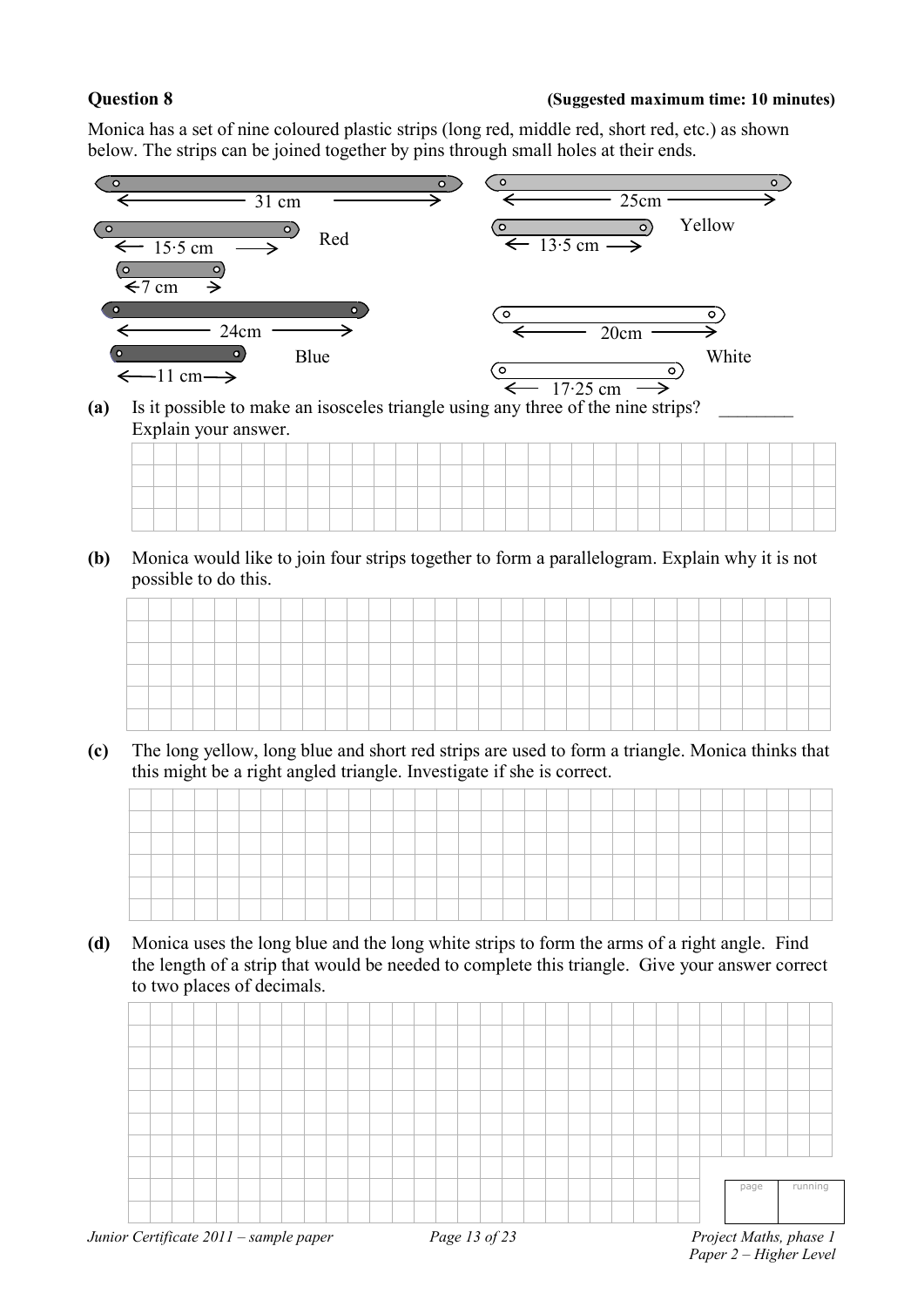### **Question 9 (Suggested maximum time: 5 minutes)**

*A B C E D* A surveyor wants to calculate the distance across a lake. The lake is surrounded be woods. Three paths have been constructed to provide access to the lake from a road *AC* as shown in the diagram. The lengths of the paths from the road to the lake are as follows.  $[AE] = 120$  m.  $[BE] = 80$  m.  $[CD] = 200$  m. **(a)** Explain how these measurements can be used to find [*ED*]. **(b**) Calculate [*ED*], the distance across the lake.

# *A, B, C* and *D* are four points on a circle as shown. [*AD*] bisects ∠*BAC* . *P* is the point of intersection of *AD* and *BC.* **(a)** Show that ∆*ADB* and ∆*APC* are similar. **(b)** Show that  $|AC| \cdot |BD| = |AD| \cdot |PC|$ *A B C D P*

*Junior Certificate 2011 – sample paper Page 14 of 23 Project Maths, phase 1*

*Paper 2 – Higher Level*

### **Question 10 (Suggested maximum time: 5 minutes)**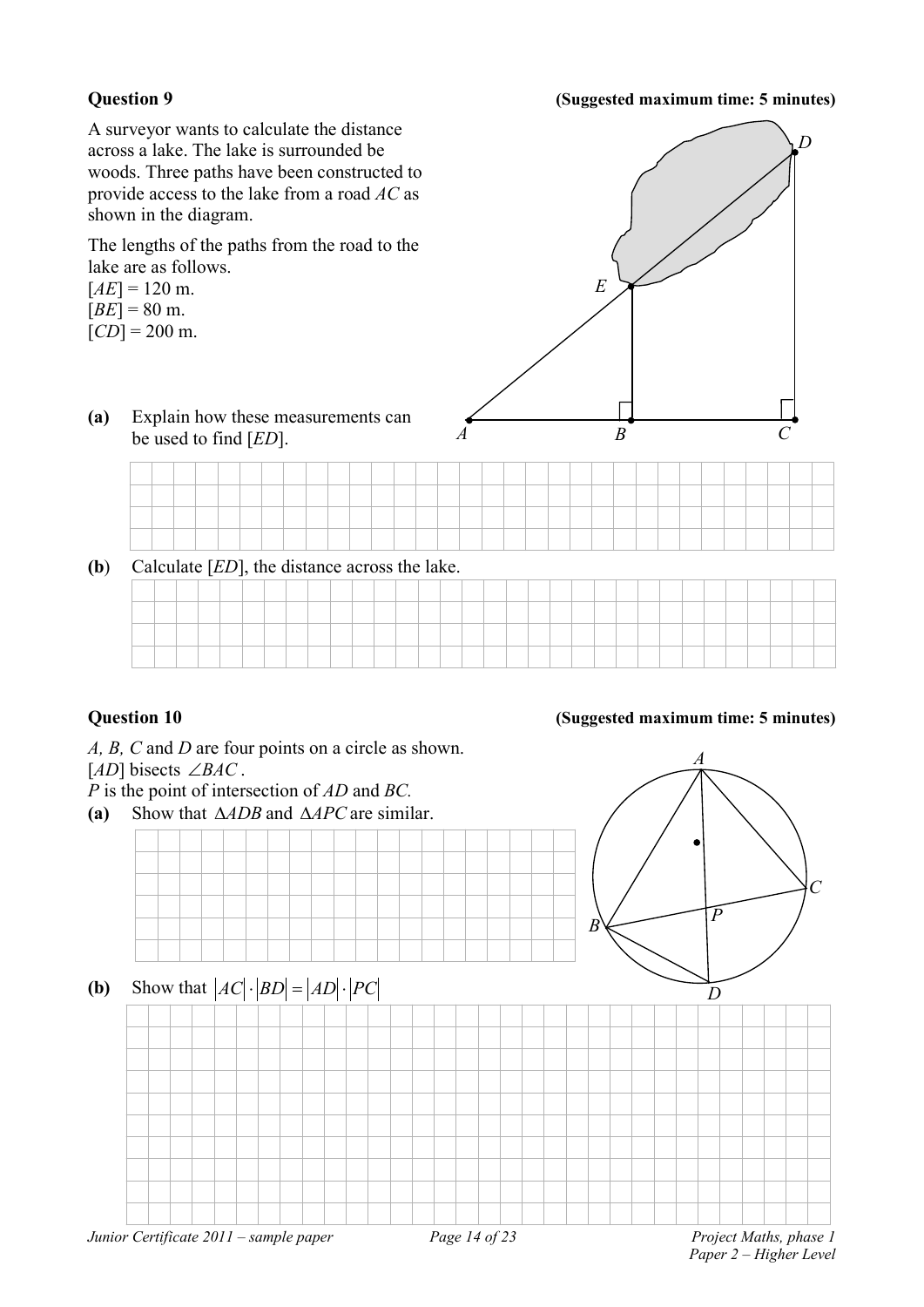If  $l_1 || l_2$ , find the angles  $\alpha, \beta$  and  $\gamma$  in the following diagram.



| page<br>- 2 | running |
|-------------|---------|
|             |         |
|             |         |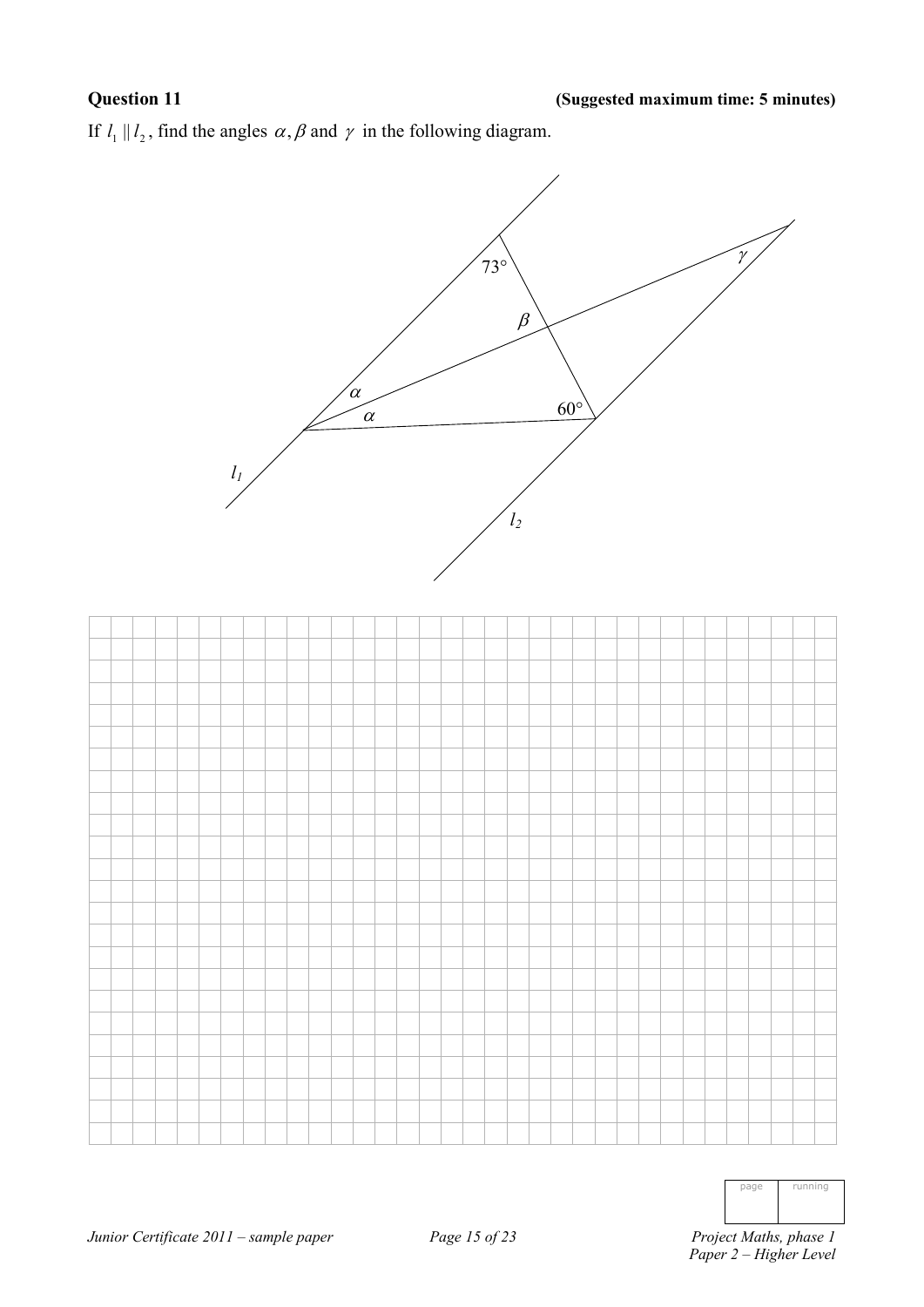**(a)** The diagram shows a square. Draw in all its axes of symmetry.



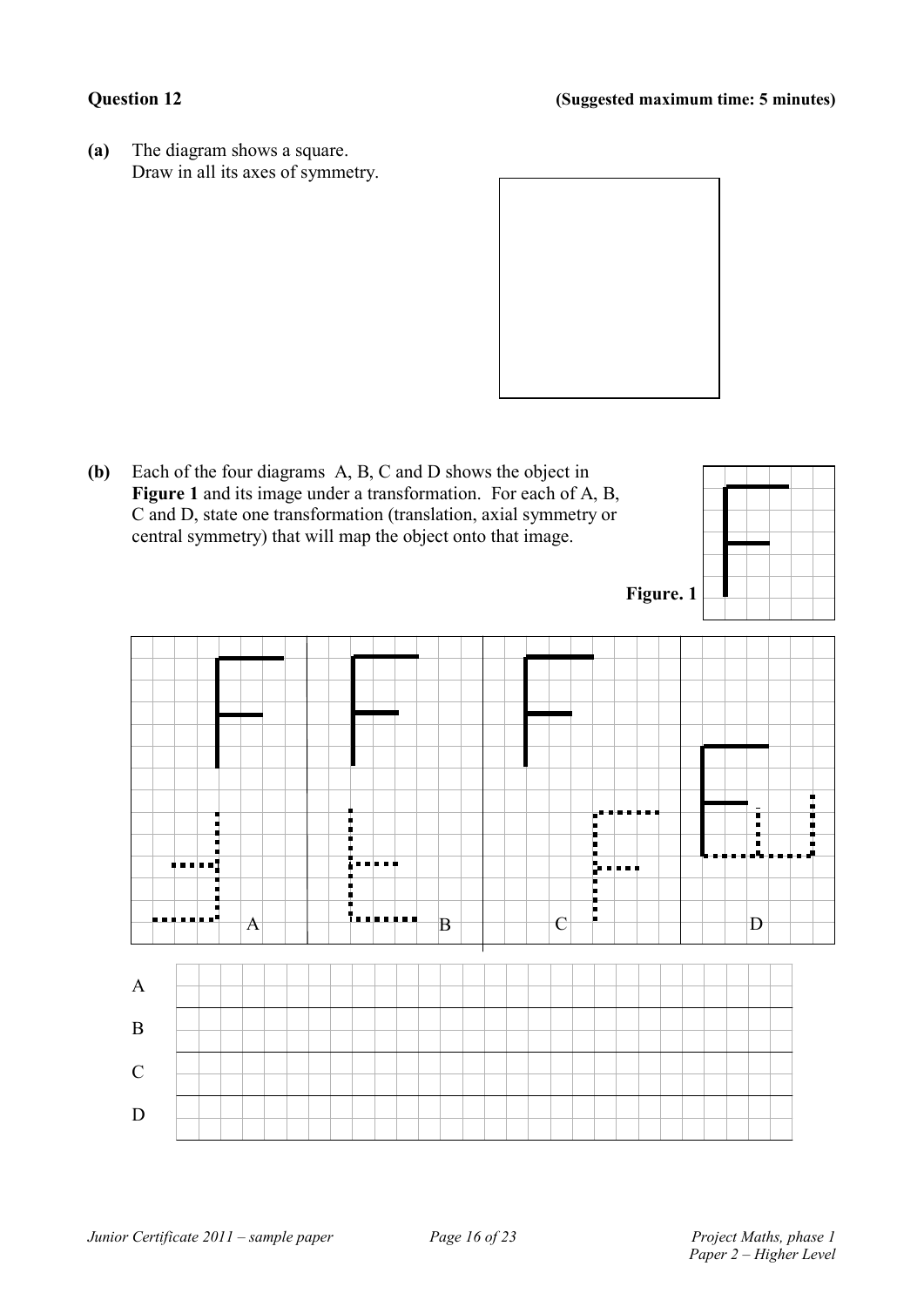### **Question 13 (Suggested maximum time: 10 minutes)**

*A*(2, 3), *B*(10, 4), *C*(12, 9), and *D*(4, 8) are four points.

**(a)** Plot the points on the coordinate plane below and join them to form the quadrilateral *ABCD*.



**(b)** Verify that **one pair** of opposite sides of *ABCD* are equal in length.



| nage | running |
|------|---------|
|------|---------|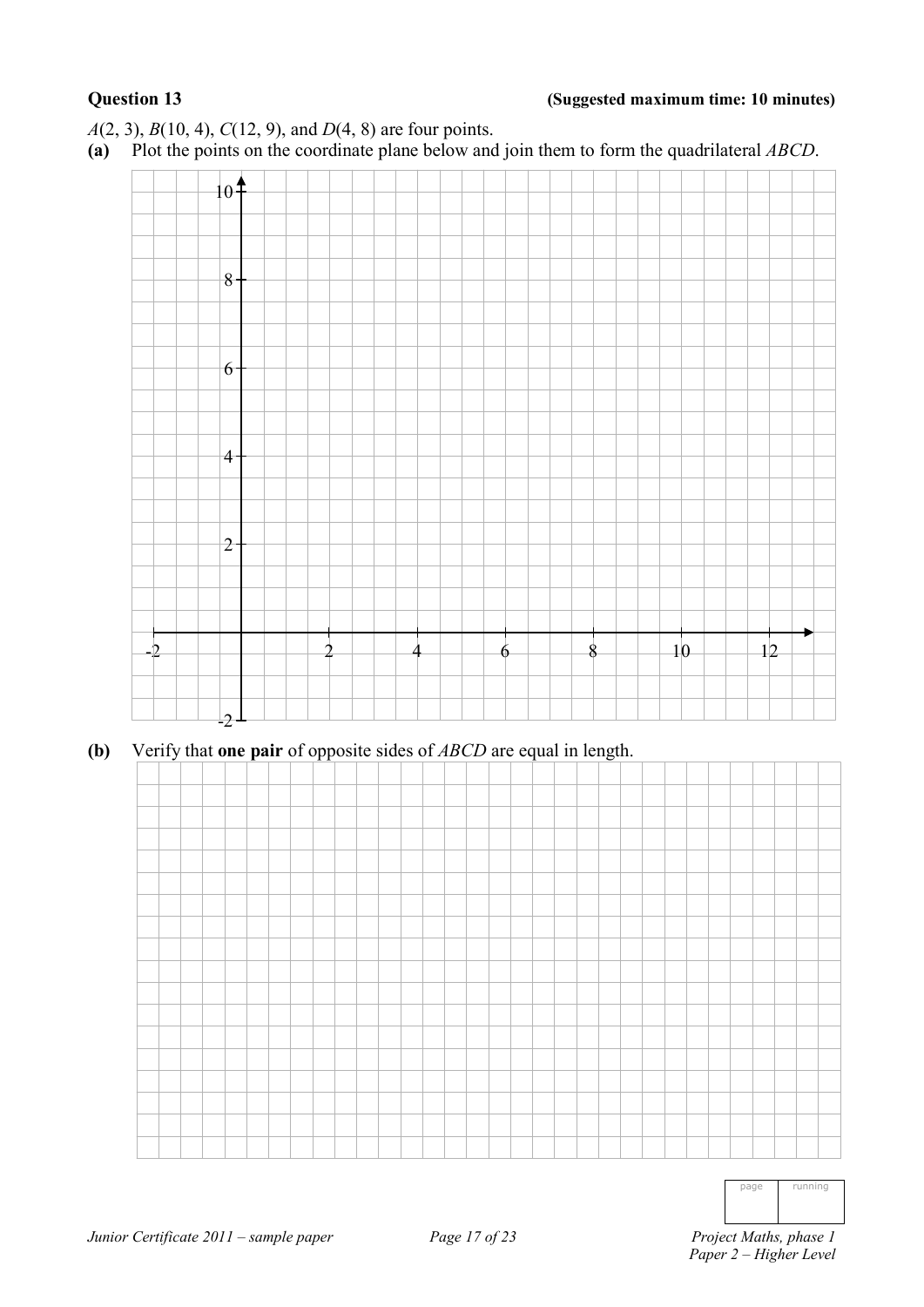**(c**) By finding *E* and *F*, the midpoints of [*AC*] and [*BD*] respectively, verify that the diagonals of *ABCD* bisect each other.



**(d**) Can you now conclude that *ABCD* is a parallelogram? Give a reason for your answer.

The point *A* is shown on the coordinate plane. The same scale is used on both axes.

- (a) Draw a line  $l_1$  through *A* which has a slope of  $\frac{1}{2}$ . 1
- **(b)** Draw a line  $l_2$  through *A* which has a slope of −2.  $\bullet$  A

### **Question 14 (Suggested maximum time: 5 minutes)**

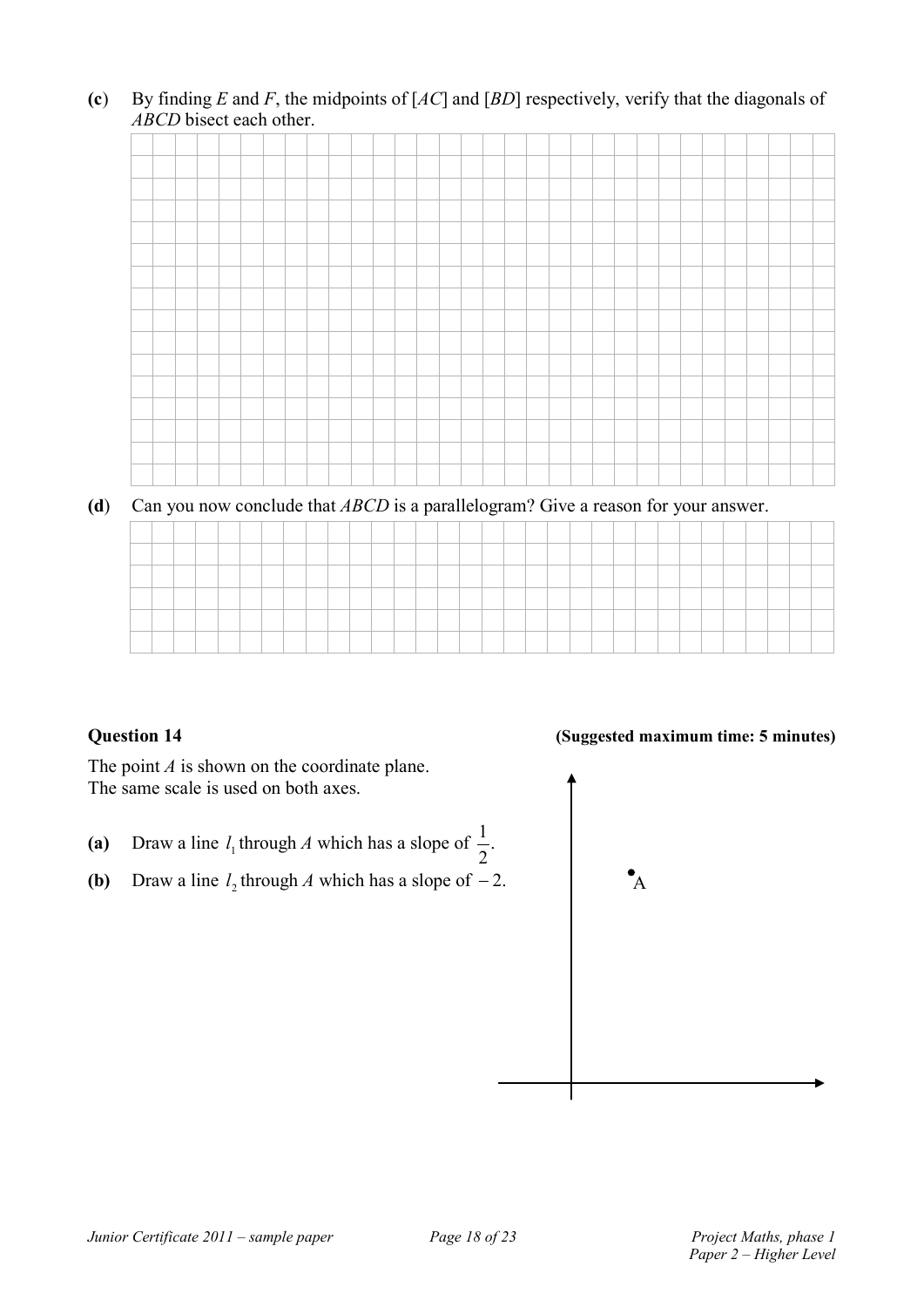### **Question 15 (Suggested maximum time: 10 minutes)**

During a trigonometry lesson a group of students write down some statements about what they expected to happen when they look at the values of trigonometric functions of some angles. They then find the Sin, Cos and Tan of some angles, correct to three decimal places, to test their ideas. Here are some of the things they wrote down.

- (i) The value from any of these trigonometric functions will **always** be less than 1.
- (ii) If the size of the angle is doubled then value from the trigonometric functions will not double.
- (iii) The value from all of the trigonometric functions will increase if the size of the angle is increased.
- (iv) I do not need to use a calculator to find Sin 60° . I can do it by drawing an equilateral triangle. The answer will be in surd form.
- **(a)** Do you think that (i) is correct? Give an example to justify your answer.



**(b)** Do you think that (ii) is correct? Give an example to justify your answer.



**(c)** Do you think that (iii) is correct? Give an example to justify your answer.

| Answer:  |  |  |  |  |  |  |  |  |  |  |  |  |  |  |  |
|----------|--|--|--|--|--|--|--|--|--|--|--|--|--|--|--|
|          |  |  |  |  |  |  |  |  |  |  |  |  |  |  |  |
| Example: |  |  |  |  |  |  |  |  |  |  |  |  |  |  |  |
|          |  |  |  |  |  |  |  |  |  |  |  |  |  |  |  |
|          |  |  |  |  |  |  |  |  |  |  |  |  |  |  |  |

**(d)** Show how an equilateral triangle of side 2 cm can be used to find Sin 60° in surd form.

|  | $\sin 60^\circ =$ |  |  |  |  |  |  |  |  |  |  |  |  |  |  |  |
|--|-------------------|--|--|--|--|--|--|--|--|--|--|--|--|--|--|--|
|  |                   |  |  |  |  |  |  |  |  |  |  |  |  |  |  |  |

| page | running |
|------|---------|
|      |         |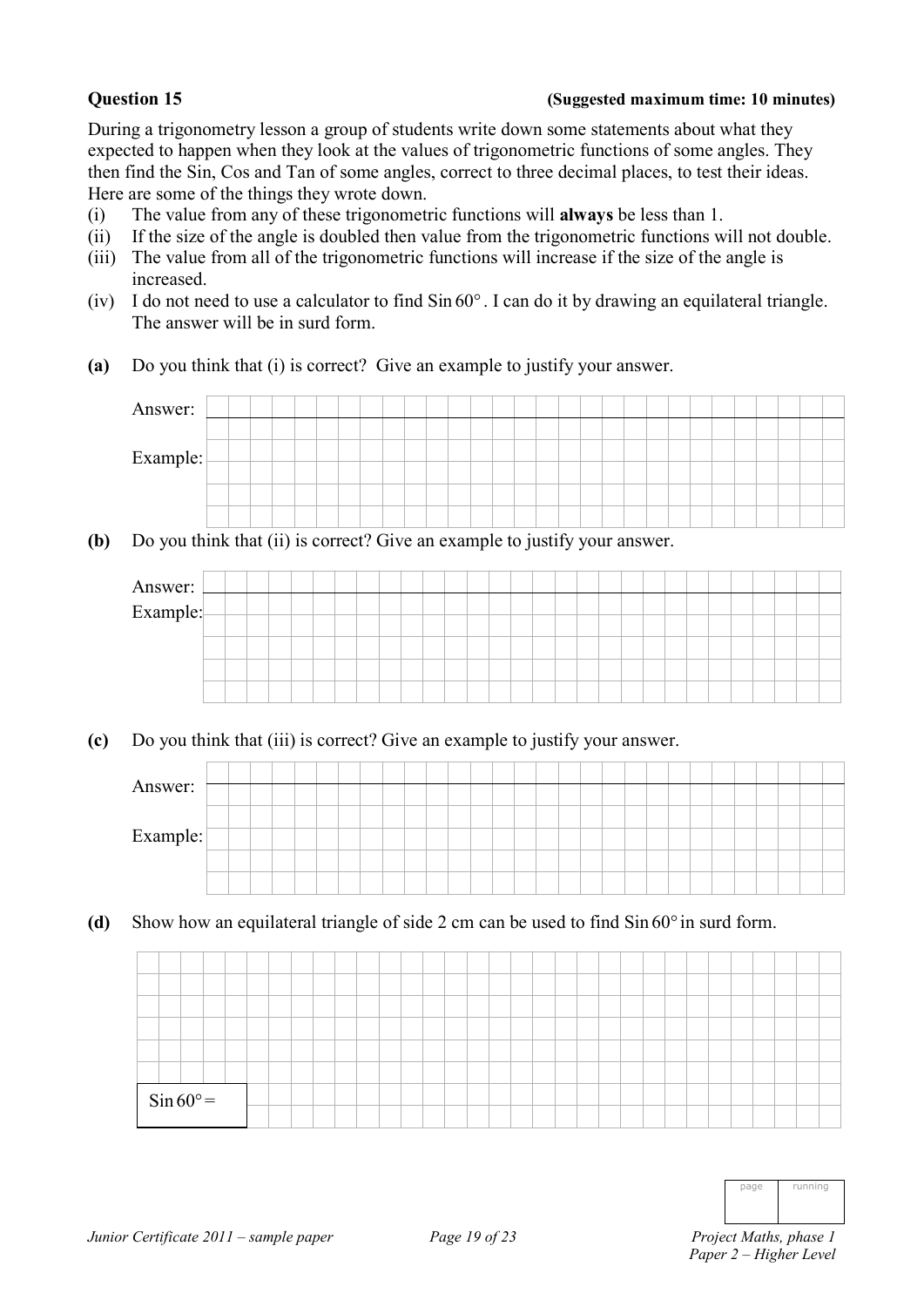### **Question 16 (Suggested maximum time: 10 minutes)**

The Leaning Tower of Pisa is 55·863 m tall and leans 3·9 m from the perpendicular, as shown below. The Suurhusen Church in north-western Germany is 27·37 m tall and leans 2·47 m from the perpendicular.



By providing diagrams and suitable calculations and explanations, decide which tower should enter the *Guinness Book of Records* as the **Most Tilted Tower in the World**.

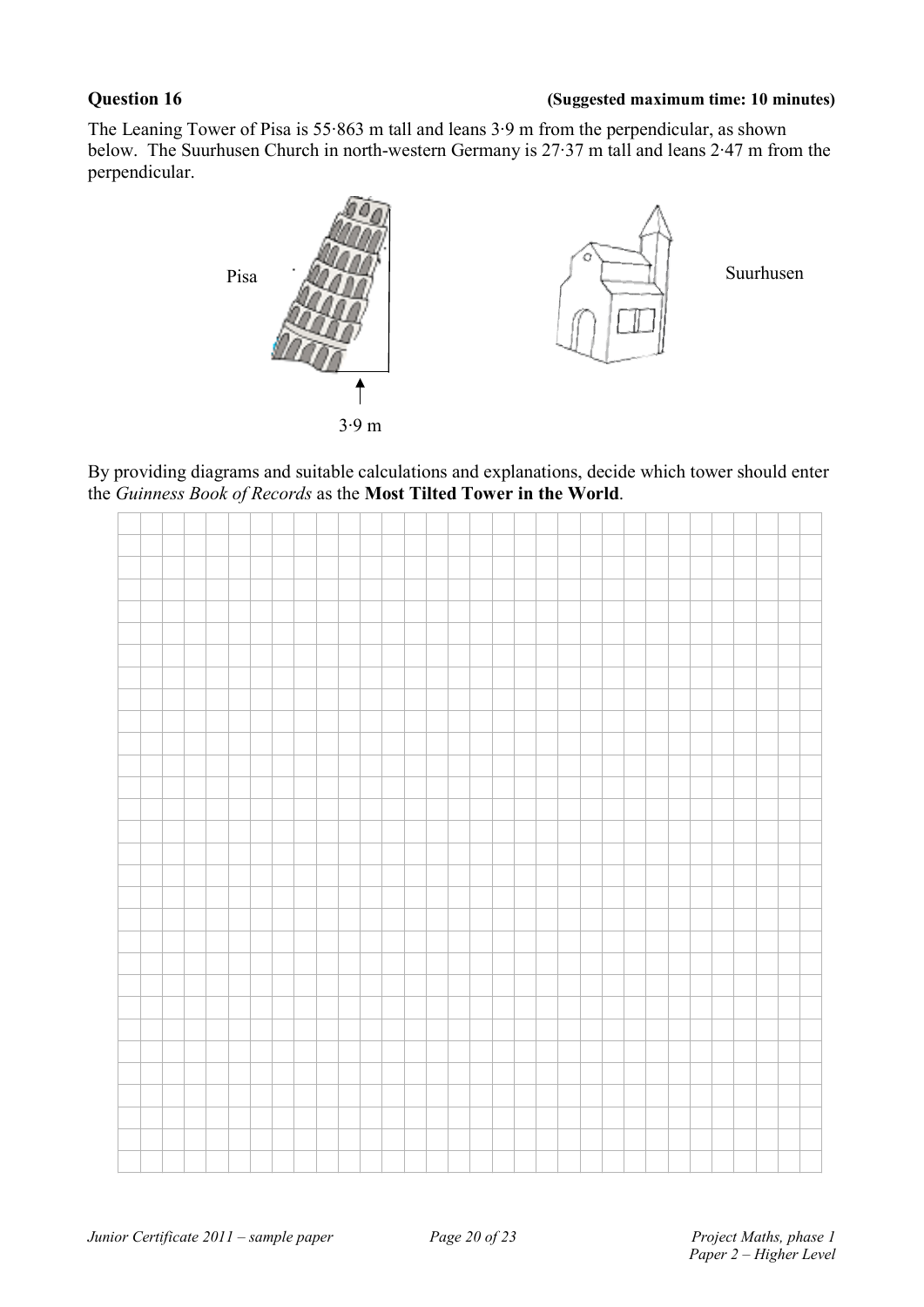### **Question 17 (Suggested maximum time: 5 minutes)**

In a right-angled triangle, one of the acute angles is four times as large as the other acute angle.

**(a)** Find the measures of the two acute angles in the triangle.



| Project Maths, phase 1 |  |
|------------------------|--|
| Paper 2 – Higher Level |  |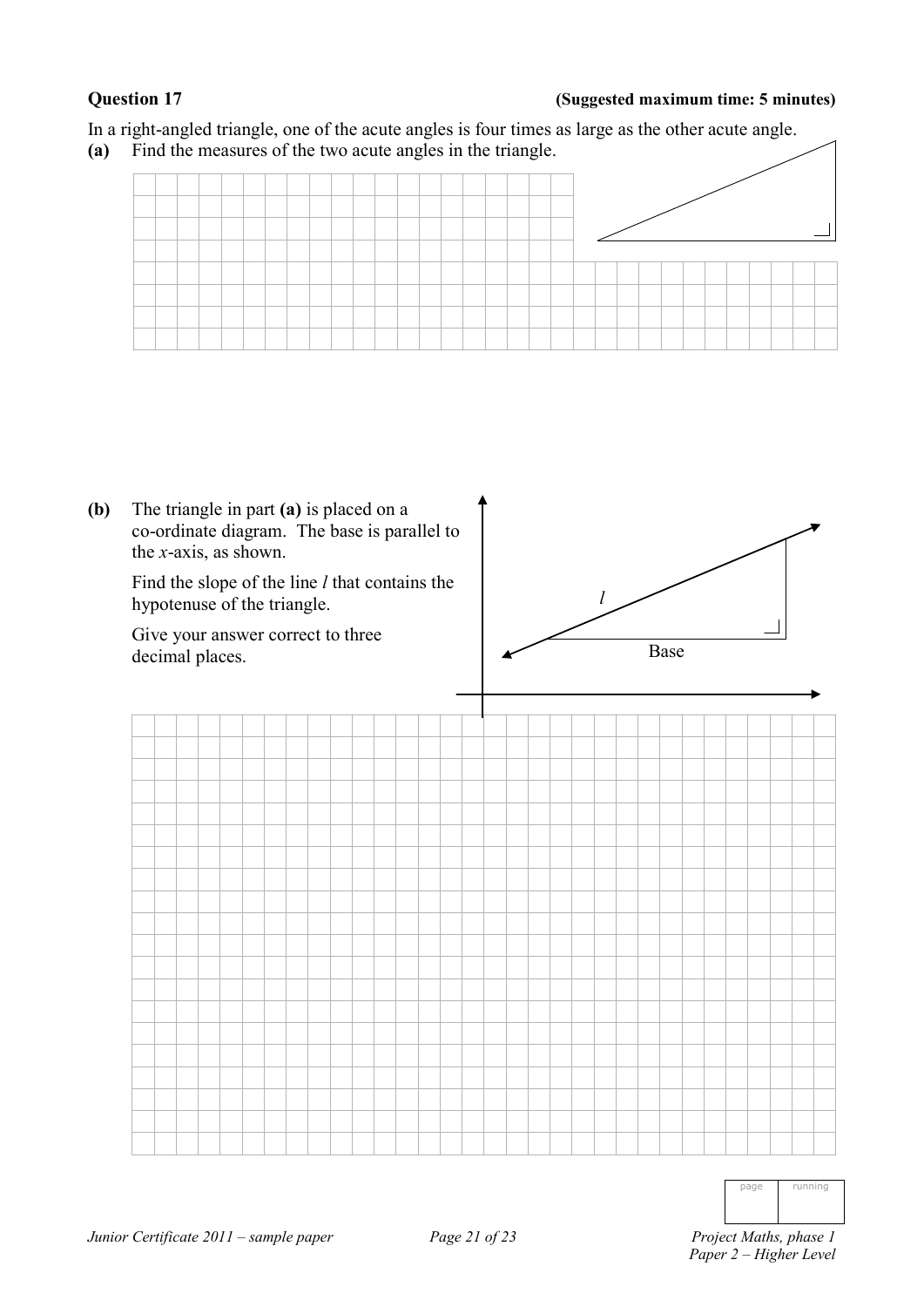### You may use this page for extra work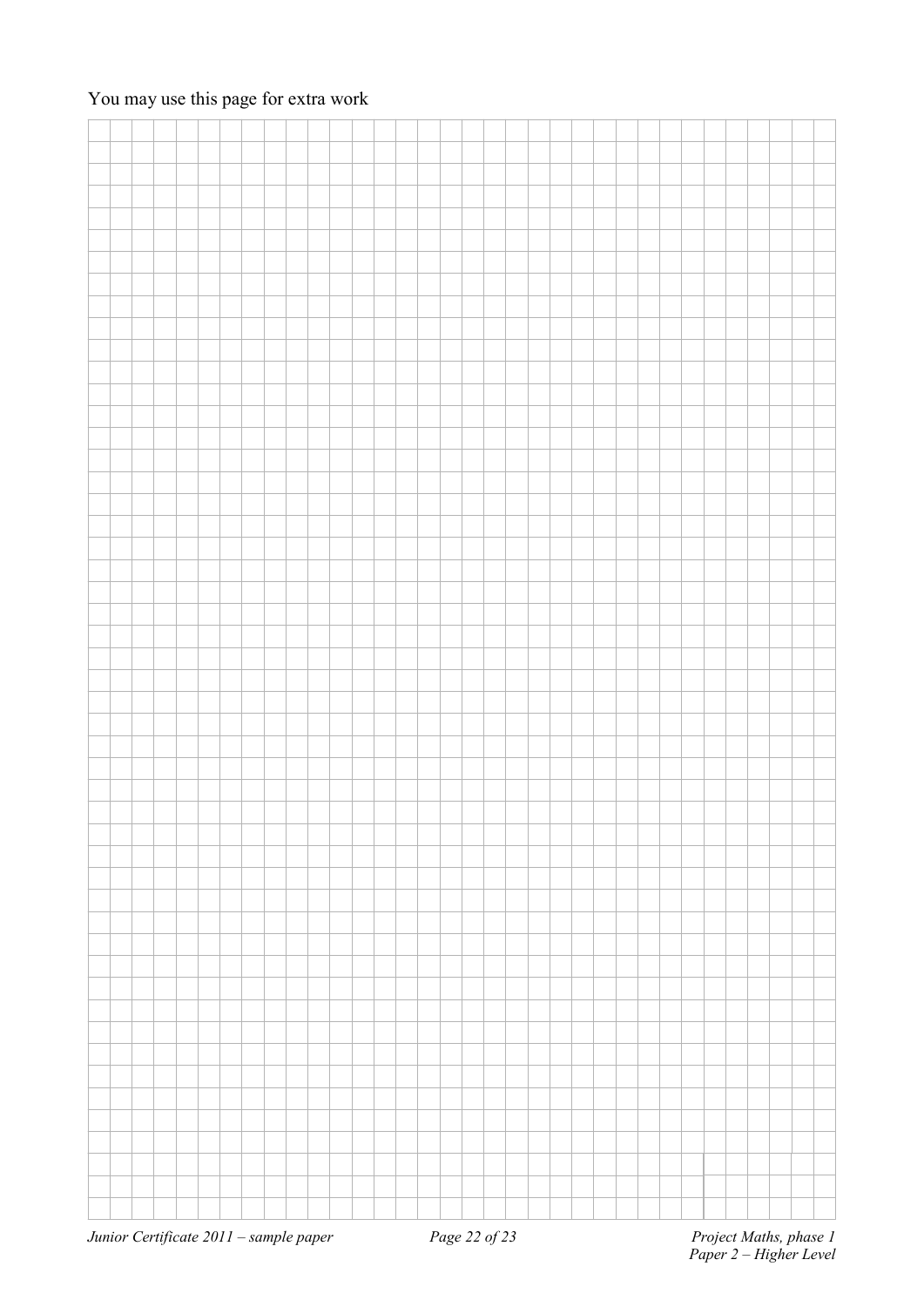### You may use this page for extra work

|  |  |  |  |                                        |  |  |  |               |  |  |  |  |                        |  |  | page |  | running |  |  |  |
|--|--|--|--|----------------------------------------|--|--|--|---------------|--|--|--|--|------------------------|--|--|------|--|---------|--|--|--|
|  |  |  |  |                                        |  |  |  |               |  |  |  |  |                        |  |  |      |  |         |  |  |  |
|  |  |  |  |                                        |  |  |  |               |  |  |  |  |                        |  |  |      |  |         |  |  |  |
|  |  |  |  | Junior Certificate 2011 - sample paper |  |  |  | Page 23 of 23 |  |  |  |  | Project Maths, phase 1 |  |  |      |  |         |  |  |  |